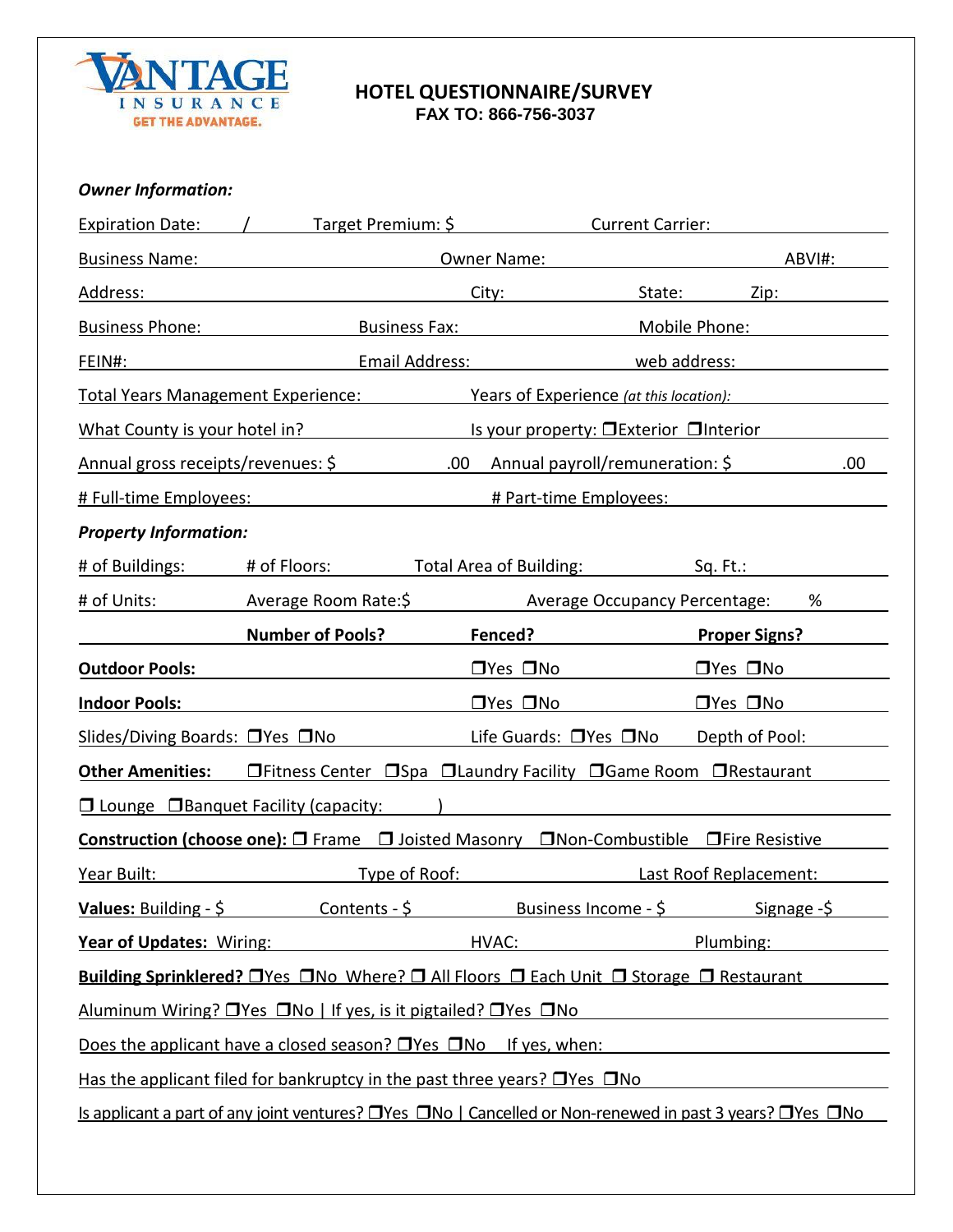| Hotel Questionnaire -Page 2                                                                                                                                                                  |  |  |  |  |  |  |  |
|----------------------------------------------------------------------------------------------------------------------------------------------------------------------------------------------|--|--|--|--|--|--|--|
| <b>Safety/Risk Information:</b>                                                                                                                                                              |  |  |  |  |  |  |  |
| <b>UWritten Safety Program ONon-slip surfaces in showers/bathtubs O Security Camera (how many:</b>                                                                                           |  |  |  |  |  |  |  |
| <b>OGrab bars in showers/tubs? OSelf-Closing Doors ORoom Safes OHotel Safe OManageron premises 24-hrs</b>                                                                                    |  |  |  |  |  |  |  |
| Are all employees screened for the following (Check all that apply):<br>$\Box$ References<br>□ Criminal Background<br>$\Box$ Drug Testing<br>$\square$ MVR                                   |  |  |  |  |  |  |  |
| Select the Type of Room Security (Check all that apply):<br>$\Box$ Electronic Key $\Box$ Metal Keys $\Box$ Viewer Peephole $\Box$ Deadbolt $\Box$ Safety Latch or Chain                      |  |  |  |  |  |  |  |
| <b>Fire Protection:</b> Smoke Detectors? $\Box$ Yes $\Box$ No If Yes, where are they located?<br>□ Battery □ Hardwired If battery, is there a maintenance log? □ Yes □ No If yes, how often? |  |  |  |  |  |  |  |
| Fire alarms? Local Alarm: TYes TNo<br>Central Station: □ Yes □ No                                                                                                                            |  |  |  |  |  |  |  |
| Properly Located/Mounted: □ Yes<br>Adequate Number of Fire Extinguishers? □ Yes □ No                                                                                                         |  |  |  |  |  |  |  |
| Are there any rooms with kitchenettes? $\Box$ Yes $\Box$ No # of Rooms with Kitchenettes:                                                                                                    |  |  |  |  |  |  |  |
| <u>Are customer pets allowed on premises? □Dogs □Cats □Both</u>                                                                                                                              |  |  |  |  |  |  |  |
| <u>Fee: \$</u><br>Do you charge a parking fee? $\Box$ Yes $\Box$ No<br>.00 per $\Box$ Day $\Box$ Hour                                                                                        |  |  |  |  |  |  |  |
| Fee: $$$<br>Do you offer valet service? $\Box$ Yes $\Box$ No<br>.00 per $\Box$ Day $\Box$ Hour                                                                                               |  |  |  |  |  |  |  |
| <b>Proximity to airport? OLess or Equal to 2 miles OOther</b>                                                                                                                                |  |  |  |  |  |  |  |
| <u>Proximity to Fire Station or Hydrant? □ Less or Equal to 2 miles □ Other</u>                                                                                                              |  |  |  |  |  |  |  |
| LOSS History: *PLEASE NOTE: Quotes will not be released from carriers without a copy of your most current loss runs.                                                                         |  |  |  |  |  |  |  |
| Have you had any <b>Property</b> losses in the last five (5) years? $\Box$ Yes $\Box$ No Date of Loss:                                                                                       |  |  |  |  |  |  |  |
| Is the claim open or closed? □ Yes □ No Amount Paid: \$<br>.00 / Reserve Amount: \$<br>.00                                                                                                   |  |  |  |  |  |  |  |
| Briefly describe the loss:                                                                                                                                                                   |  |  |  |  |  |  |  |
| Have you had any Liability losses in the last five (5) years? $\Box$ Yes $\Box$ No Date of Loss:                                                                                             |  |  |  |  |  |  |  |
| Is the claim open or closed? $\Box$ Yes $\Box$ No Amount Paid: \$ .00 / Reserve Amount: \$<br>.00                                                                                            |  |  |  |  |  |  |  |
| Briefly describe the loss:                                                                                                                                                                   |  |  |  |  |  |  |  |
|                                                                                                                                                                                              |  |  |  |  |  |  |  |
| Have you had any <b>Workers Comp</b> losses in the last five (5) years? $\Box$ Yes $\Box$ No Date of Loss:                                                                                   |  |  |  |  |  |  |  |
| Is the claim open or closed? $\Box$ Yes $\Box$ No Amount Paid: \$ .00 / Reserve Amount: \$<br>.00.                                                                                           |  |  |  |  |  |  |  |
| Briefly describe the loss:                                                                                                                                                                   |  |  |  |  |  |  |  |
|                                                                                                                                                                                              |  |  |  |  |  |  |  |
| Have you had any <b>Umbrella/Excess</b> losses in the last five (5) years? $\Box$ Yes $\Box$ No Date of Loss:                                                                                |  |  |  |  |  |  |  |
| Is the claim open or closed? $\Box$ Yes $\Box$ No Amount Paid: \$ .00 / Reserve Amount: \$<br>.00                                                                                            |  |  |  |  |  |  |  |
| Briefly describe the loss:                                                                                                                                                                   |  |  |  |  |  |  |  |
|                                                                                                                                                                                              |  |  |  |  |  |  |  |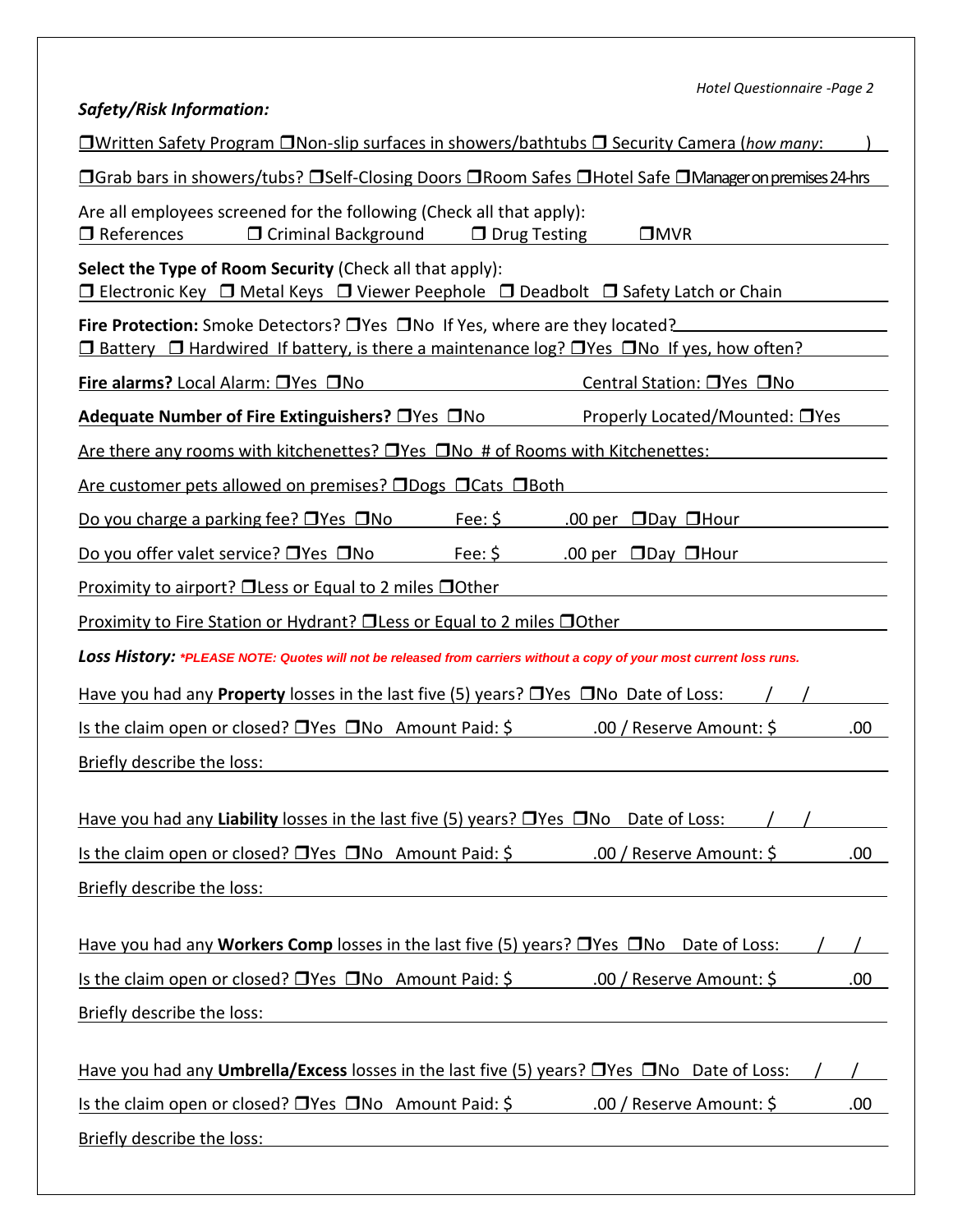#### **Additional Building Information (If more than one building):**

| <b>Building #2: Year Built</b>                                                            | #Units: when the second second second second second second second second second second second second second second second second second second second second second second second second second second second second second se |                                                                                                                                                                                                                               | #Floors: Total Sq Ft.: |
|-------------------------------------------------------------------------------------------|--------------------------------------------------------------------------------------------------------------------------------------------------------------------------------------------------------------------------------|-------------------------------------------------------------------------------------------------------------------------------------------------------------------------------------------------------------------------------|------------------------|
|                                                                                           |                                                                                                                                                                                                                                |                                                                                                                                                                                                                               | Business Income: \$    |
| Construction (choose one): □ Frame □ Joisted Masonry □ Non-Combustible □ Fire Resistive   |                                                                                                                                                                                                                                |                                                                                                                                                                                                                               |                        |
| <b>Year of Updates:</b> Roof: Wiring:                                                     |                                                                                                                                                                                                                                | HVAC: Experience of the set of the set of the set of the set of the set of the set of the set of the set of the set of the set of the set of the set of the set of the set of the set of the set of the set of the set of the | Plumbing:              |
|                                                                                           |                                                                                                                                                                                                                                |                                                                                                                                                                                                                               |                        |
| <b>Building #3: Year Built</b>                                                            | #Units: when the second service of the series of the series of the series of the series of the series of the s                                                                                                                 |                                                                                                                                                                                                                               | #Floors: Total Sq Ft.: |
| Building: \$                                                                              | Contents: \$                                                                                                                                                                                                                   |                                                                                                                                                                                                                               | Business Income: \$    |
| Construction (choose one): O Frame O Joisted Masonry ONon-Combustible OFire Resistive     |                                                                                                                                                                                                                                |                                                                                                                                                                                                                               |                        |
| <b>Year of Updates: Roof:</b>                                                             | Wiring: Wiring:                                                                                                                                                                                                                | HVAC: And the state of the state of the state of the state of the state of the state of the state of the state of the state of the state of the state of the state of the state of the state of the state of the state of the | Plumbing:              |
|                                                                                           |                                                                                                                                                                                                                                |                                                                                                                                                                                                                               |                        |
| <b>Building #4: Year Built</b>                                                            | #Units: <b>All Accounts</b>                                                                                                                                                                                                    |                                                                                                                                                                                                                               | #Floors: Total Sq Ft.: |
| Building: \$ Building: \$ Business Income: \$ Contents: \$ Southern & Business Income: \$ |                                                                                                                                                                                                                                |                                                                                                                                                                                                                               |                        |
| Construction (choose one): □ Frame □ Joisted Masonry □ Non-Combustible □ Fire Resistive   |                                                                                                                                                                                                                                |                                                                                                                                                                                                                               |                        |
| <b>Year of Updates: Roof:</b>                                                             | Wiring:                                                                                                                                                                                                                        | HVAC: Experience of the set of the set of the set of the set of the set of the set of the set of the set of the set of the set of the set of the set of the set of the set of the set of the set of the set of the set of the | Plumbing:              |
|                                                                                           |                                                                                                                                                                                                                                |                                                                                                                                                                                                                               |                        |
| <b>Building #5:</b> Year Built #Units:                                                    |                                                                                                                                                                                                                                |                                                                                                                                                                                                                               | #Floors: Total Sq Ft.: |
| Building: \$<br><u> 1989 - John Stein, mars and de Brande</u>                             | Contents: \$                                                                                                                                                                                                                   |                                                                                                                                                                                                                               | Business Income: \$    |
| Construction (choose one): □ Frame □ Joisted Masonry □ Non-Combustible □ Fire Resistive   |                                                                                                                                                                                                                                |                                                                                                                                                                                                                               |                        |
| <b>Year of Updates: Roof:</b> Wiring:                                                     |                                                                                                                                                                                                                                |                                                                                                                                                                                                                               | HVAC: Plumbing:        |
|                                                                                           |                                                                                                                                                                                                                                |                                                                                                                                                                                                                               |                        |
| <b>Building #6: Year Built</b>                                                            | #Units:                                                                                                                                                                                                                        |                                                                                                                                                                                                                               |                        |
| Building: $\frac{1}{2}$                                                                   | Contents: \$                                                                                                                                                                                                                   |                                                                                                                                                                                                                               | Business Income: \$    |
| Construction (choose one): □ Frame □ Joisted Masonry □ Non-Combustible □ Fire Resistive   |                                                                                                                                                                                                                                |                                                                                                                                                                                                                               |                        |
| <b>Year of Updates: Roof:</b>                                                             | Wiring:                                                                                                                                                                                                                        |                                                                                                                                                                                                                               | HVAC: Plumbing:        |
|                                                                                           |                                                                                                                                                                                                                                |                                                                                                                                                                                                                               |                        |
| <b>Building #7: Year Built</b>                                                            | #Units: when the set of the set of the set of the set of the set of the set of the set of the set of the set o                                                                                                                 |                                                                                                                                                                                                                               | #Floors: Total Sq Ft.: |
| Building: \$<br>the control of the control of the control of                              | Contents: \$                                                                                                                                                                                                                   |                                                                                                                                                                                                                               | Business Income: \$    |
| Construction (choose one): □ Frame □ Joisted Masonry □ Non-Combustible □ Fire Resistive   |                                                                                                                                                                                                                                |                                                                                                                                                                                                                               |                        |
| <b>Year of Updates:</b> Roof: Wiring:                                                     |                                                                                                                                                                                                                                |                                                                                                                                                                                                                               | HVAC: Plumbing:        |
|                                                                                           |                                                                                                                                                                                                                                |                                                                                                                                                                                                                               |                        |
| <b>Questionnaire completed by:</b>                                                        |                                                                                                                                                                                                                                |                                                                                                                                                                                                                               |                        |
| Name:                                                                                     |                                                                                                                                                                                                                                | Position/Title:                                                                                                                                                                                                               |                        |
|                                                                                           |                                                                                                                                                                                                                                |                                                                                                                                                                                                                               |                        |
| Signature:                                                                                |                                                                                                                                                                                                                                |                                                                                                                                                                                                                               |                        |

# *Thank you for allowing us to quote your business!*

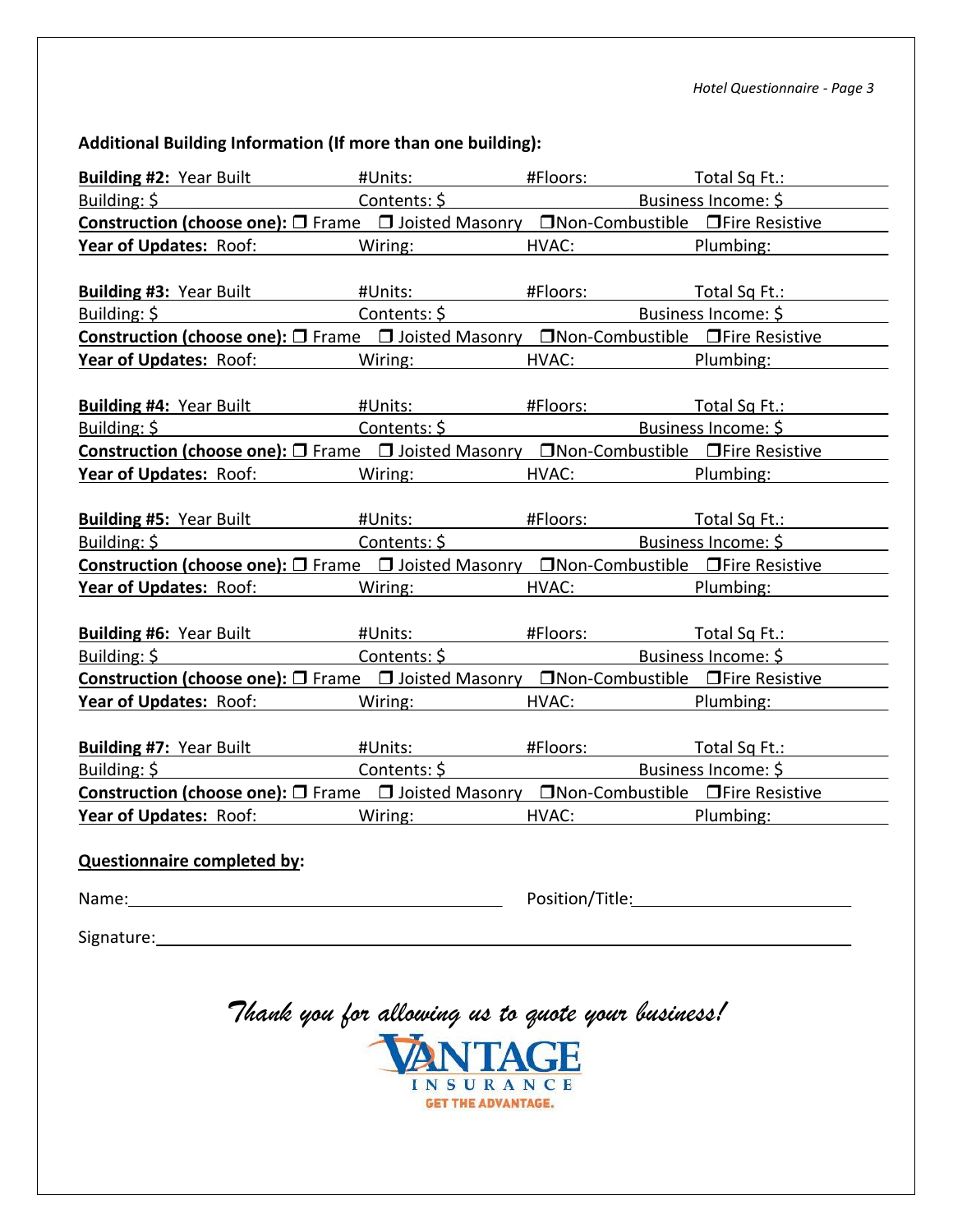| <b>GENERAL INFORMATION</b>                                                                                                                                                                                                                                                                                                                                                                                                                                                                                                                                                                                                                                                                                                                                                              | <b>AGENCY CUSTOMER ID:</b>                                | <b>PROPE-1</b> | OP ID: NIK                                                   |
|-----------------------------------------------------------------------------------------------------------------------------------------------------------------------------------------------------------------------------------------------------------------------------------------------------------------------------------------------------------------------------------------------------------------------------------------------------------------------------------------------------------------------------------------------------------------------------------------------------------------------------------------------------------------------------------------------------------------------------------------------------------------------------------------|-----------------------------------------------------------|----------------|--------------------------------------------------------------|
| <b>EXPLAIN ALL "YES" RESPONSES</b>                                                                                                                                                                                                                                                                                                                                                                                                                                                                                                                                                                                                                                                                                                                                                      |                                                           |                | Y/N                                                          |
| 1a. IS THE APPLICANT A SUBSIDIARY OF ANOTHER ENTITY?                                                                                                                                                                                                                                                                                                                                                                                                                                                                                                                                                                                                                                                                                                                                    |                                                           |                |                                                              |
| 1b. DOES THE APPLICANT HAVE ANY SUBSIDIARIES?                                                                                                                                                                                                                                                                                                                                                                                                                                                                                                                                                                                                                                                                                                                                           |                                                           |                |                                                              |
| 2. IS A FORMAL SAFETY PROGRAM IN OPERATION?                                                                                                                                                                                                                                                                                                                                                                                                                                                                                                                                                                                                                                                                                                                                             |                                                           |                |                                                              |
| 3. ANY EXPOSURE TO FLAMMABLES, EXPLOSIVES, CHEMICALS?                                                                                                                                                                                                                                                                                                                                                                                                                                                                                                                                                                                                                                                                                                                                   |                                                           |                |                                                              |
| 4. ANY CATASTROPHE EXPOSURE?                                                                                                                                                                                                                                                                                                                                                                                                                                                                                                                                                                                                                                                                                                                                                            |                                                           |                |                                                              |
| ANY OTHER INSURANCE WITH THIS COMPANY OR BEING SUBMITTED?<br>5.                                                                                                                                                                                                                                                                                                                                                                                                                                                                                                                                                                                                                                                                                                                         |                                                           |                |                                                              |
| ANY POLICY OR COVERAGE DECLINED, CANCELLED OR NON-RENEWED DURING THE PRIOR THREE (3) YEARS? (Not applicable in MO)<br>6.                                                                                                                                                                                                                                                                                                                                                                                                                                                                                                                                                                                                                                                                |                                                           |                |                                                              |
| 7. ANY PAST LOSSES OR CLAIMS RELATING TO SEXUAL ABUSE OR MOLESTATION ALLEGATIONS, DISCRIMINATION OR NEGLIGENT HIRING?                                                                                                                                                                                                                                                                                                                                                                                                                                                                                                                                                                                                                                                                   |                                                           |                |                                                              |
| DURING THE LAST FIVE YEARS (TEN IN RI), HAS ANY APPLICANT BEEN INDICTED FOR OR CONVICTED OF ANY DEGREE OF THE CRIME OF FRAUD, BRIBERY, ARSON OR ANY<br>8.<br>OTHER ARSON-RELATED CRIME IN CONNECTION WITH THIS OR ANY OTHER PROPERTY?<br>(In RI, this question must be answered by any applicant for property insurance. Failure to disclose the existence of an arson conviction is a misdemeanor punishable by a sentence of up to one<br>year of imprisonment).                                                                                                                                                                                                                                                                                                                      |                                                           |                |                                                              |
| 9. ANY UNCORRECTED FIRE CODE VIOLATIONS?                                                                                                                                                                                                                                                                                                                                                                                                                                                                                                                                                                                                                                                                                                                                                |                                                           |                |                                                              |
| 10. ANY BANKRUPTCIES, TAX OR CREDIT LIENS AGAINST THE APPLICANT IN THE PAST FIVE (5) YEARS?                                                                                                                                                                                                                                                                                                                                                                                                                                                                                                                                                                                                                                                                                             |                                                           |                |                                                              |
| 11. HAS BUSINESS BEEN PLACED IN A TRUST?<br>IF "YES", NAME OF TRUST:                                                                                                                                                                                                                                                                                                                                                                                                                                                                                                                                                                                                                                                                                                                    |                                                           |                |                                                              |
| 12. ANY FOREIGN OPERATIONS, FOREIGN PRODUCTS DISTRIBUTED IN USA, OR US PRODUCTS SOLD/DISTRIBUTED IN FOREIGN COUNTRIES?<br>(If "YES", attach ACORD 815 for Liability Exposure and/or ACORD 816 for Property Exposure)<br>REMARKS/PROCESSING INSTRUCTIONS (Attach additional sheets if more space is required)                                                                                                                                                                                                                                                                                                                                                                                                                                                                            |                                                           |                |                                                              |
|                                                                                                                                                                                                                                                                                                                                                                                                                                                                                                                                                                                                                                                                                                                                                                                         |                                                           |                |                                                              |
| COPY OF THE NOTICE OF INFORMATION PRACTICES (PRIVACY) HAS BEEN GIVEN TO THE APPLICANT. (Not applicable in all states, consult your agent or broker for your state's requirements.)                                                                                                                                                                                                                                                                                                                                                                                                                                                                                                                                                                                                      |                                                           |                |                                                              |
| NOTICE OF INSURANCE INFORMATION PRACTICES - PERSONAL INFORMATION ABOUT YOU, INCLUDING INFORMATION FROM A CREDIT REPORT, MAY BE COLLECTED<br>FROM PERSONS OTHER THAN YOU IN CONNECTION WITH THIS APPLICATION FOR INSURANCE AND SUBSEQUENT POLICY RENEWALS. SUCH INFORMATION AS<br>WELL AS OTHER PERSONAL AND PRIVILEGED INFORMATION COLLECTED BY US OR OUR AGENTS MAY IN CERTAIN CIRCUMSTANCES BE DISCLOSED TO THIRD<br>PARTIES WITHOUT YOUR AUTHORIZATION. YOU HAVE THE RIGHT TO REVIEW YOUR PERSONAL INFORMATION IN OUR FILES AND CAN REQUEST CORRECTION OF<br>ANY INACCURACIES. A MORE DETAILED DESCRIPTION OF YOUR RIGHTS AND OUR PRACTICES REGARDING SUCH INFORMATION IS AVAILABLE UPON REQUEST.<br>CONTACT YOUR AGENT OR BROKER FOR INSTRUCTIONS ON HOW TO SUBMIT A REQUEST TO US. |                                                           |                |                                                              |
| ANY PERSON WHO KNOWINGLY AND WITH INTENT TO DEFRAUD ANY INSURANCE COMPANY OR ANOTHER PERSON FILES AN APPLICATION FOR INSURANCE OR<br>STATEMENT OF CLAIM CONTAINING ANY MATERIALLY FALSE INFORMATION, OR CONCEALS FOR THE PURPOSE OF MISLEADING INFORMATION CONCERNING ANY<br>FACT MATERIAL THERETO, COMMITS A FRAUDULENT INSURANCE ACT, WHICH IS A CRIME AND SUBJECTS THE PERSON TO CRIMINAL AND [NY: SUBSTANTIAL] CIVIL<br>PENALTIES. (Not applicable in CO, FL, HI, MA, NE, OH, OK, OR, or VT; in DC, LA, ME, TN, VA and WA, insurance benefits may also be denied)                                                                                                                                                                                                                   |                                                           |                |                                                              |
| IN FLORIDA, ANY PERSON WHO KNOWINGLY AND WITH INTENT TO INJURE, DEFRAUD, OR DECEIVE ANY INSURER FILES A STATEMENT OF CLAIM OR AN<br>APPLICATION CONTAINING ANY FALSE, INCOMPLETE, OR MISLEADING INFORMATION IS GUILTY OF A FELONY OF THE THIRD DEGREE.<br>THE UNDERSIGNED IS AN AUTHORIZED REPRESENTATIVE OF THE APPLICANT AND REPRESENTS THAT REASONABLE ENQUIRY HAS BEEN MADE TO OBTAIN                                                                                                                                                                                                                                                                                                                                                                                               |                                                           |                |                                                              |
| THE ANSWERS TO QUESTIONS ON THIS APPLICATION. HE/SHE REPRESENTS THAT THE ANSWERS ARE TRUE, CORRECT AND COMPLETE TO THE BEST OF<br>HIS/HER KNOWLEDGE.                                                                                                                                                                                                                                                                                                                                                                                                                                                                                                                                                                                                                                    |                                                           |                | <b>STATE PRODUCER LICENSE NO</b>                             |
| <b>PRODUCER'S SIGNATURE</b><br><b>APPLICANT'S SIGNATURE</b>                                                                                                                                                                                                                                                                                                                                                                                                                                                                                                                                                                                                                                                                                                                             | <b>PRODUCER'S NAME (Please Print)</b><br><b>Bill Shaw</b> | <b>DATE</b>    | (Required in Florida)<br>A240059<br>NATIONAL PRODUCER NUMBER |
|                                                                                                                                                                                                                                                                                                                                                                                                                                                                                                                                                                                                                                                                                                                                                                                         |                                                           |                | 395416                                                       |